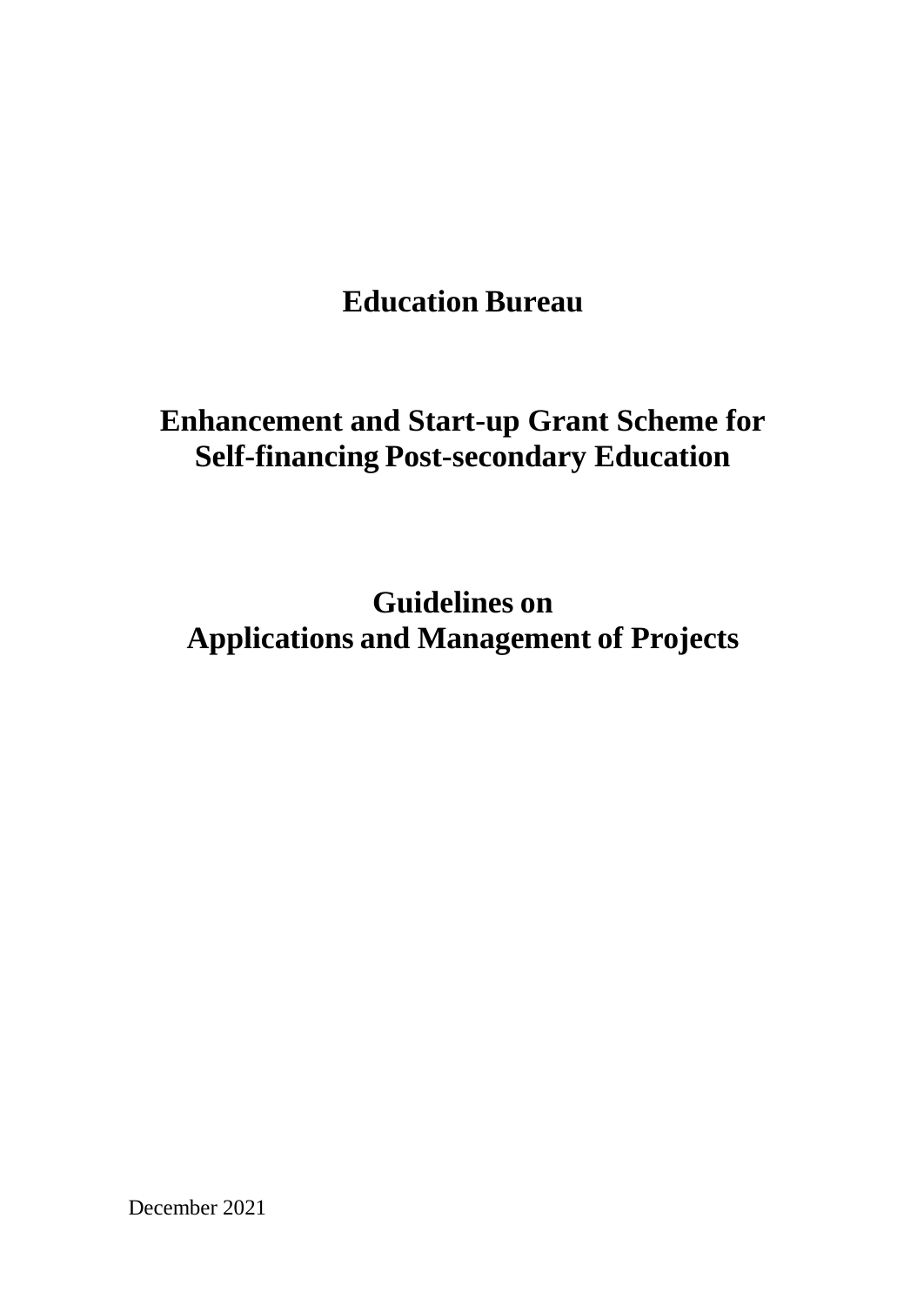# **Table of Contents**

| 1.  |  |
|-----|--|
| 2.  |  |
| 3.  |  |
| 4.  |  |
| 5.  |  |
| 6.  |  |
| 7.  |  |
| 8.  |  |
| 9.  |  |
| 10. |  |
| 11. |  |
| 12. |  |
|     |  |
|     |  |
|     |  |
|     |  |
|     |  |
|     |  |
| 19. |  |
| 20. |  |
| 21. |  |
|     |  |
|     |  |
|     |  |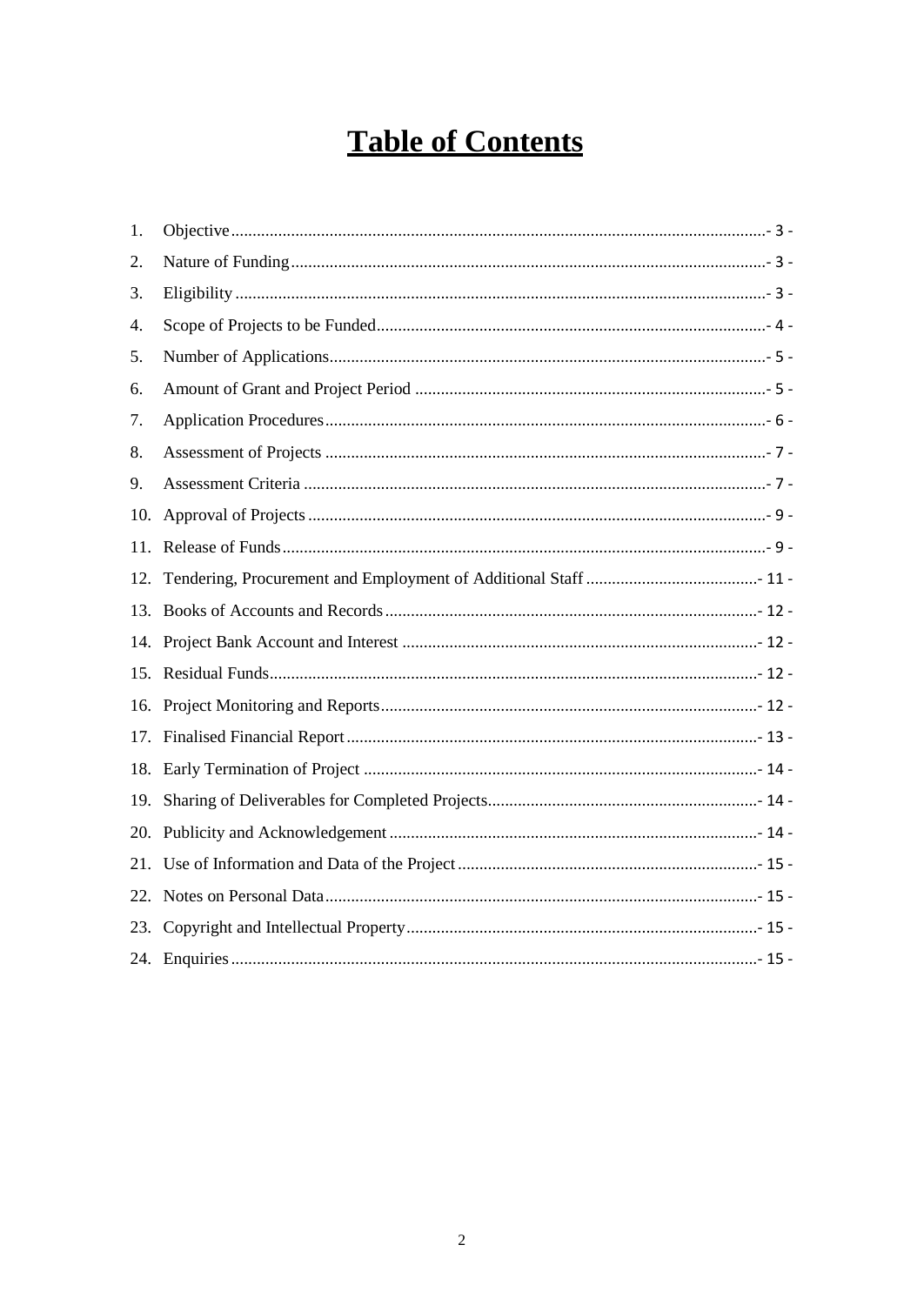## **Enhancement and Start-up Grant Scheme for Self-financing Post-secondary Education**

## **Guidelines on Applications and Management of Projects**

#### <span id="page-2-0"></span>**1. Objective**

1.1 The Enhancement and Start-up Grant Scheme (the Scheme) aims to support eligible self-financing post-secondary institutions to develop their distinct characters and niche areas and launch quality programmes which will better respond to the community needs. It also helps alleviate the institutions' need to fully recover the set-up costs from tuition fees, thereby relieving the financial burden on students.

#### <span id="page-2-1"></span>**2. Nature of Funding**

- 2.1 The funding support is allocated to successful applications which are selected on the basis of competitive bids and merits. The Committee on Self-financing Post-secondary Education (CSPE), assisted by its Sub-committee on Support Measures (the Sub-committee) and the CSPE Secretariat, is responsible for advising on the comparative merits of the applications. The CSPE is not obliged to select any applications and applications will not be approved automatically even if the funding available is sufficient to cover all the funding proposals received.
- 2.2 The funding supports non-works projects and the provision of dedicated facilities to support the start-up or enhancement of designated programmes requiring specialised infrastructure and equipment. The applicant will be responsible for the recurrent expenses of the proposed project.
- 2.3 To prevent double benefits, successful applicants could only receive other sources of funding and/or financial support (whether in the form of equity or loan financing, grant or sponsorship, or any in-kind support) from other Government or known funding sources for the elements of the project that are not funded by the Scheme.

#### <span id="page-2-2"></span>**3. Eligibility**

- 3.1 Independent non-profit-making education institutions providing full-time locally-accredited self-financing local sub-degree or undergraduate (including top-up degree) programmes are eligible to apply for the Scheme.
- 3.2 For the purpose of paragraph 3.1 above, a non-profit-making institution/organisation means –
	- (a) it is an approved charitable institution or trust of a public character exempt from tax under Section 88 of the Inland Revenue Ordinance; and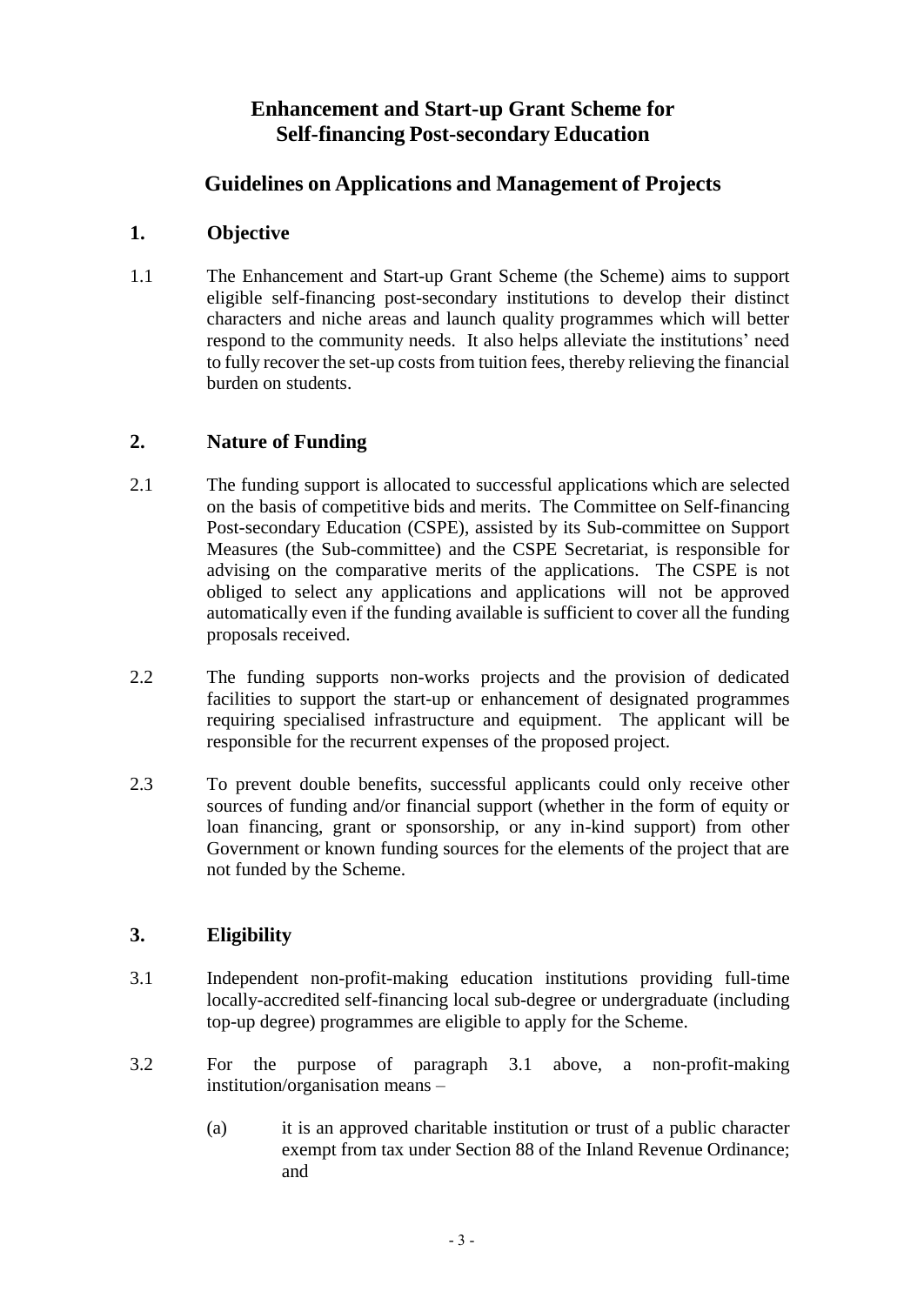- (b)(i) it is incorporated under the Companies Ordinance and its Memorandum and Articles of Association contain all the standard clauses and articles required for the operation of a post-secondary course in a college/institution; or
- (b)(ii) it is incorporated or established under other ordinances and the Secretary for Education (SED) is satisfied, having regard to its constitution, that it is fit to be considered for the grant under the Scheme.
- 3.3 For the purpose of paragraph 3.1 above, accredited programmes are those that have successfully undergone accreditation. In the case of programmes offered by self-accrediting institutions, these programmes must have undergone their own internal quality assurance mechanism as applied to their regular publicly-funded programmes. For non-self-accrediting institutions, their post-secondary programmes should be validated by a quality assurance agency recognised by SED, i.e. the Hong Kong Council for Accreditation of Academic and Vocational Qualifications (HKCAAVQ).
- 3.4 For the purpose of paragraph 3.1 above, such institutions include
	- (a) Hong Kong Metropolitan University;
	- (b) approved post-secondary colleges under the Post Secondary Colleges Ordinance (Cap. 320); and
	- (c) post-secondary institutions registered under the Education Ordinance (Cap. 279).

Publicly-funded institutions and their self-financing arms are not eligible for the Scheme unless they have made concrete plans and commitments for migration to the regulatory regime under Cap. 320, in which case funding for their approved projects will only be disbursed upon their successful registration under Cap. 320.

#### <span id="page-3-0"></span>**4. Scope of Projects to be Funded**

- 4.1 The Scheme provides financial support for eligible self-financing postsecondary institutions to **develop new** or **enhance existing** self-financing subdegree or undergraduate (including top-up degree) programmes that meet market needs but require high start-up costs.
- 4.2 The scope of the financial support covers the following aspects in the development of these programmes, with a view to enhancing teaching and learning in designated academic areas –
	- (a) significant development/enhancement of programme curriculum and pedagogies;
	- (b) recruitment/professional development of faculty members and teaching staff;
	- (c) procurement/upgrade of market-standard equipment/facilities to meet academic and professional requirements;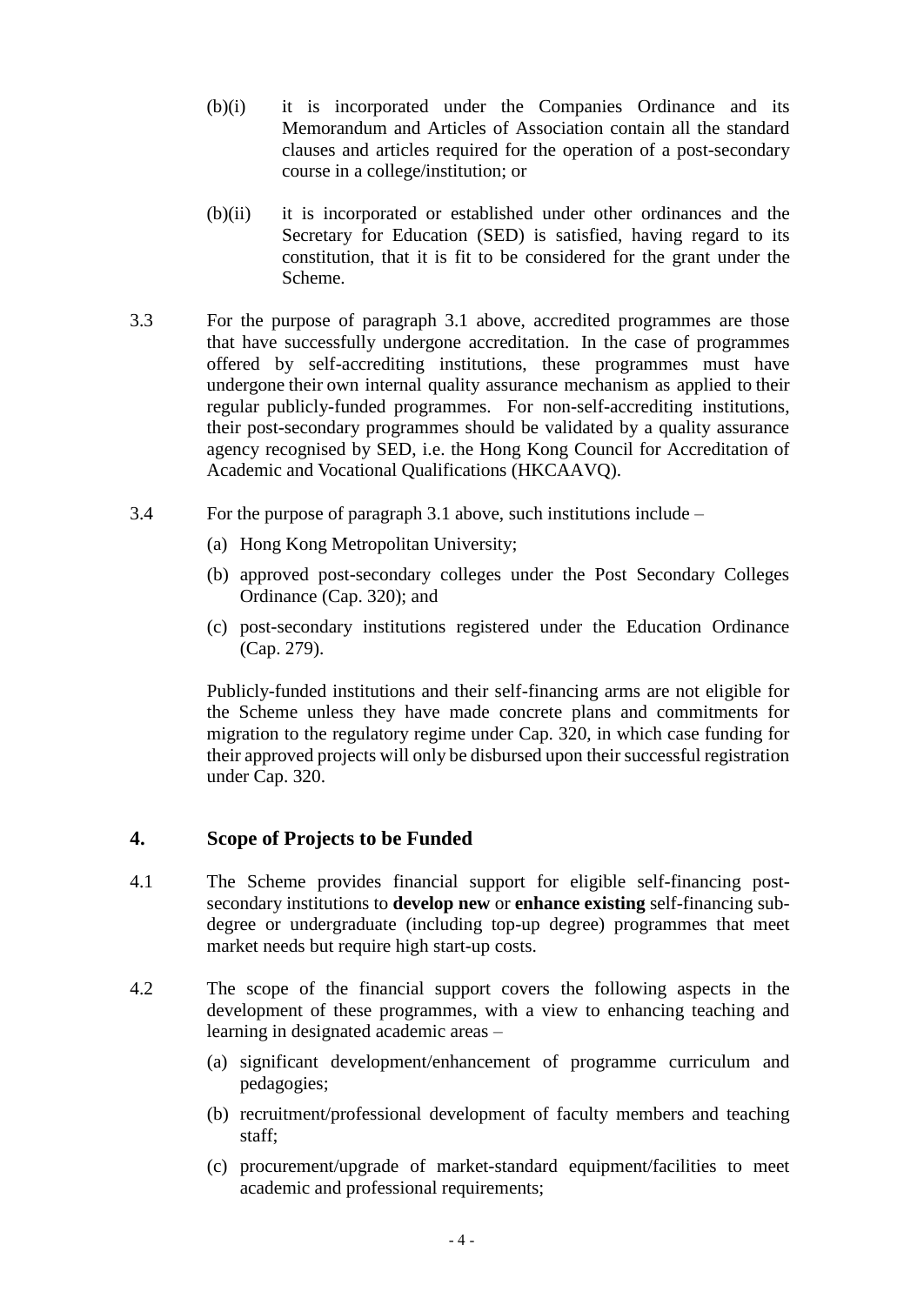- (d) provision of new/improvement to existing discipline-specific campus facilities/infrastructure; and
- (e) other relevant discipline-specific expenditure areas that are in alignment with the objective of the Scheme.
- 4.3 Proposals for building permanent college premises or refurbishment for general purposes as well as the development of student hostels are not eligible for the Scheme, but should continue to be considered under the Start-up Loan Scheme for Post-secondary Education Providers.
- 4.4 Proposals for enhancing teaching and learning in general, including student support and career guidance services, industrial attachment projects etc., are not eligible for the Scheme, but should continue to be considered under the Quality Enhancement Support Scheme of the Self-financing Post-secondary Education Fund.
- 4.5 The accreditation costs of programmes are not covered under the Scheme, but should continue to be supported under the designated support schemes for the Qualifications Framework.

#### <span id="page-4-0"></span>**5. Number of Applications**

- 5.1 Each applicant may submit a maximum of **two** programme proposals under each round of application, but there is no limit on the maximum number of approved programme proposals for each institution as long as funding is still available under the Scheme.
- 5.2 Each programme proposal should be normally made on a **programme/programme area basis**. A proposal may involve a single programme, or programmes in the same programme area that are highly related and their joint provision will generate potential synergy. For example, an application may be made to request funding for one sub-degree and one undergraduate programme in the same programme area that have highly similar requirements in terms of teaching staff/equipment/facilities.
- 5.3 If an applicant is submitting more than one programme proposal in an application round, the order of priority of the proposals should be duly indicated.

#### <span id="page-4-1"></span>**6. Amount of Grant and Project Period**

6.1 In general, each proposal is subject to a total funding cap of **\$42 million** for a designated project period to be specified by the applicant of up to **four years**, which may include a preparation period of up to **three years** before the launch of the first cohort of the programme(s) concerned. For the avoidance of doubt, the designated project period must include the delivery of the first year of the first cohort of new programme(s) concerned, regardless of its length.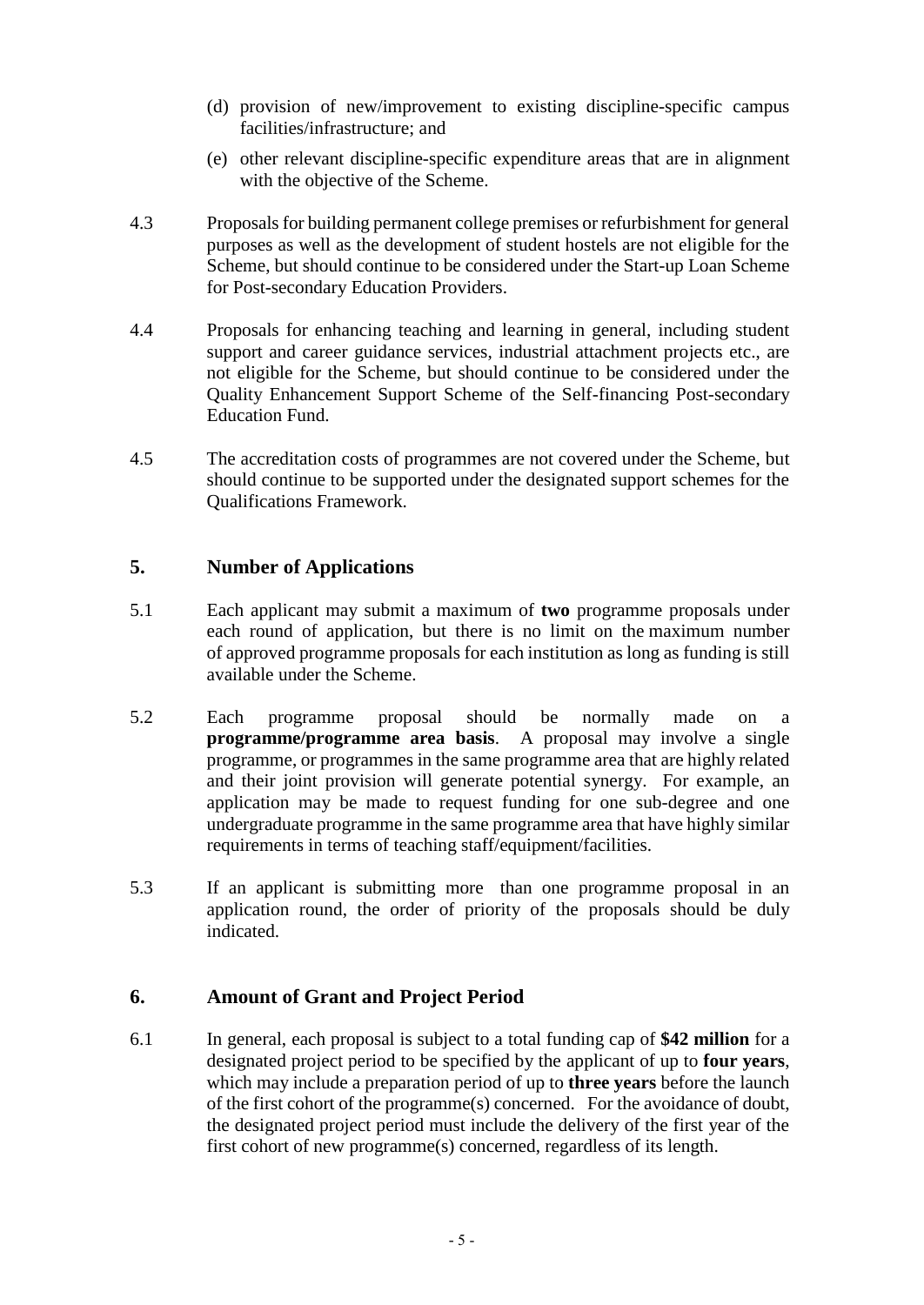- 6.2 Notwithstanding paragraph 6.1 above, funding beyond the cap may be granted for successful proposals costing more than \$42 million on a **case-by-case basis**, subject to the actual utilisation of funds under the Scheme and the merits of such proposals as assessed and advised by the CSPE/Sub-committee.
- 6.3 Successful proposals may receive full or partial funding. For instance, a partial grant may be recommended if inappropriate or extravagant items are budgeted in the project proposal.
- 6.4 The funding granted for a successful proposal under the Scheme may not be able to finance the full costs of the relevant programme(s). The applicant should **undertake to bear any uncovered costs** of the relevant programme(s) within and after the approved project period.
- 6.5 To ensure that the funding under the Scheme will be used to support manpower training to meet the market needs in a continuous manner, the applicant should commit to operating the relevant programme(s) under a proposal consecutively and admit students to the programme(s) for at least a number of cohorts that **doubles the years of the designated project period** (i.e. the **committed admission period**), i.e. if a programme proposal is approved with a three-year designated project period, the institution should at least admit students in six consecutive cohorts.
- 6.6 The CSPE/Sub-committee may deliberate on the number of proposals that may be approved in each round of applications. There is no target or cap regarding the number of proposals that the Scheme may fund.

#### <span id="page-5-0"></span>**7. Application Procedures**

- 7.1 Applications under the Scheme are by invitation on an annual basis or at intervals determined by the CSPE/Sub-committee. When a new round of applications is launched, the Secretariat shall invite eligible institutions to submit applications.
- 7.2 Applications should be made using the Scheme's prescribed application form. The soft copy of the application form can be downloaded from the Concourse for Self-financing Post-secondary Education website (Concourse, [http://www.cspe.edu.hk\)](http://www.cspe.edu.hk/).
- 7.3 All sections of the application form must be completed and the applicant should, where necessary, provide supplementary information. The application form must be typed or printed. The applicant may be asked to provide additional information as considered appropriate by the CSPE/Subcommittee/Secretariat. A list of sample supporting documents is included in the application form for reference.
- 7.4 Only one application form should be submitted for each programme proposal. Each and every proposal will be processed individually.
- 7.5 Completed application forms in the following format should be sent by hand or by post to the Secretariat –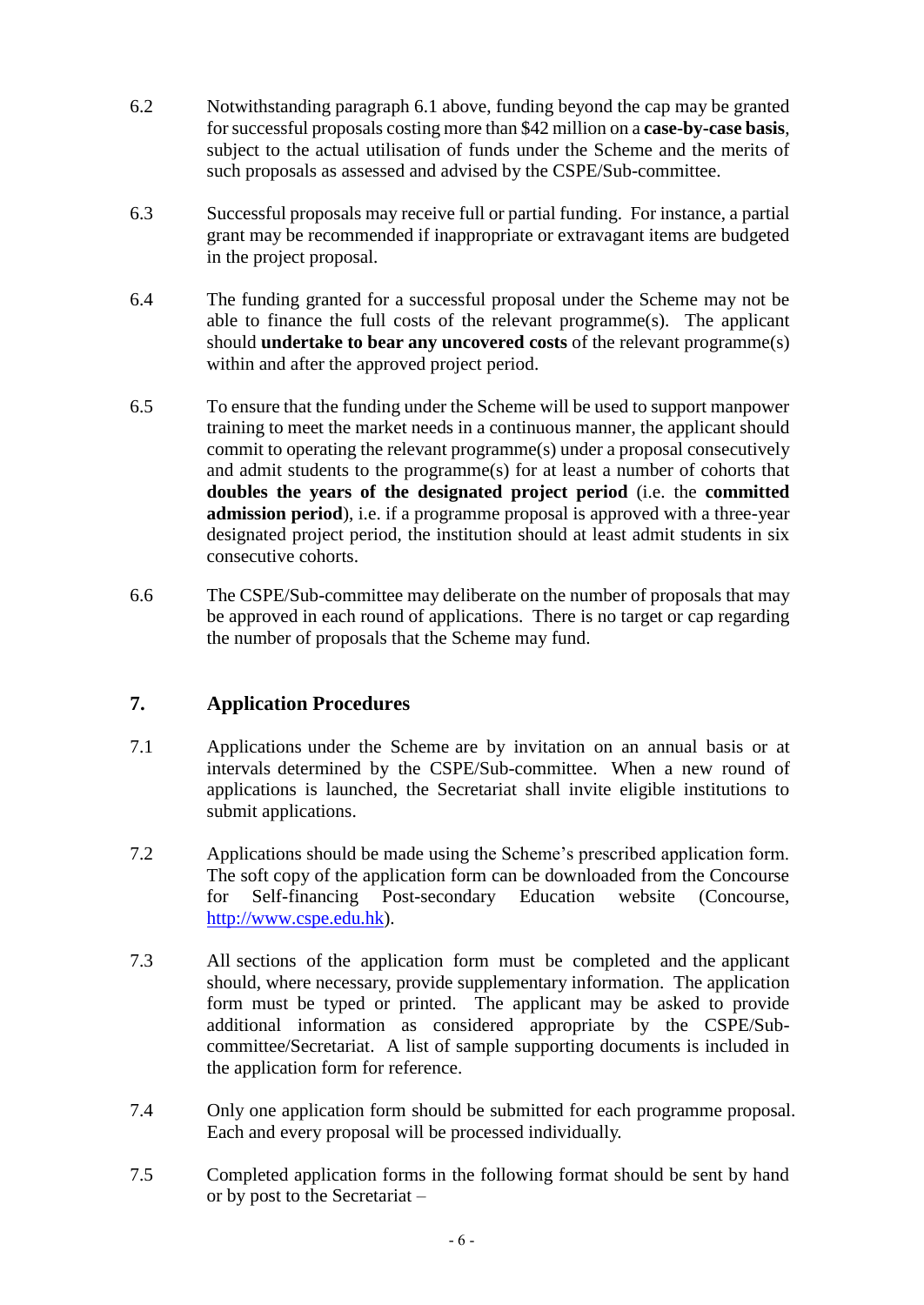- (a) one original and 8 copies of the duly completed application form;
- (b) one set of copies of the applicant's relevant registration document (e.g. school/post-secondary college/company registration);
- (c) proof of registration as a non-profit-making organisation under Section 88 of the Inland Revenue Ordinance (Cap. 112); and
- (d) supplementary information in support of the application, if any.

The soft copy of the duly completed application form, together with the supporting documents, should also be submitted to the Secretariat through email at esgs@edb.gov.hk in parallel.

#### <span id="page-6-0"></span>**8. Assessment of Projects**

- 8.1 The CSPE/Sub-committee will examine and assess the proposals under the Scheme and make recommendations for funding approval by the SED.
- 8.2 The Secretariat will conduct preliminary screening of all proposals and seek clarification or supplementary information from the applicant, if necessary.
- 8.3 To facilitate the assessment work of the CSPE/Sub-committee, the applicant may be required to present their proposals for the CSPE/Sub-committee's consideration.

#### <span id="page-6-1"></span>**9. Assessment Criteria**

- 9.1 The following assessment criteria will be used to assess the merits of programme proposals submitted under the Scheme –
	- (a) Market Needs
		- $\triangleright$  whether the proposed project is able to nurture talent for a specific industry that has been identified with a strong human resources need/gap that has not been filled;
		- $\triangleright$  whether the proposed project has distinct strengths and uniqueness as compared with the similar existing programmes in the post-secondary education sector;
		- $\triangleright$  whether the targeted student enrolment of the proposed project is able to train a significant number of students with reference to the manpower requirements of the industry;
		- $\triangleright$  whether the proposed project is able to equip students with the relevant practical skills that are in demand by the industry at present and in the future;
		- $\triangleright$  whether the proposed project involves collaboration with industry partners to increase its relevance and recognition;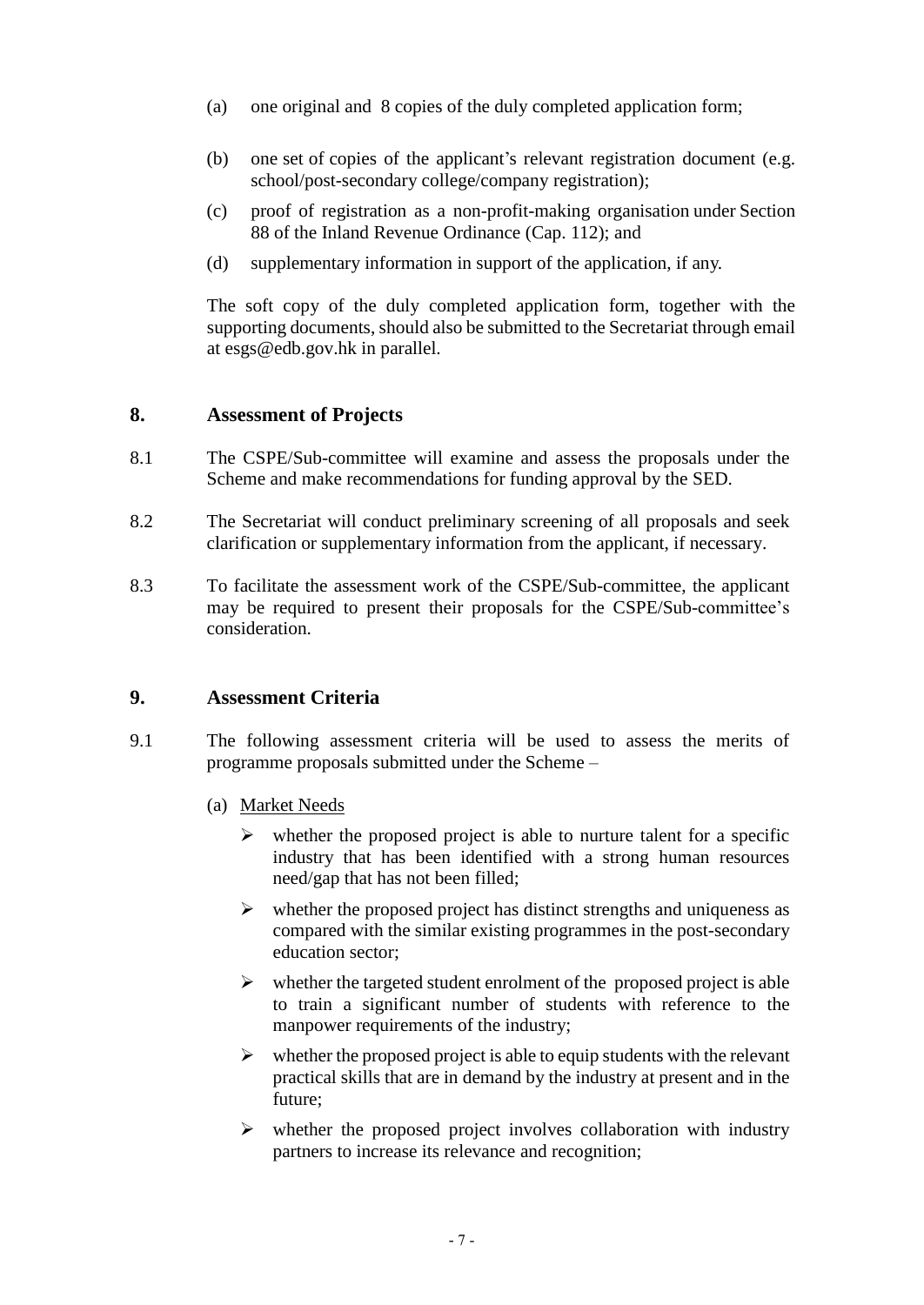- (b) Strategic Positioning
	- $\triangleright$  whether the proposed project is in line with the applicant's strategic positioning and niche areas in the self-financing post-secondary education sector and its strategic and academic development plan, including any comments made by the CSPE;
	- $\triangleright$  whether the proposed project is able to benefit the development of the applicant and the self-financing post-secondary education sector in general;
	- $\triangleright$  whether the benefits of the proposed project can be sustained in the long run;
- (c) Viability and Deliverables
	- $\triangleright$  whether the proposed project is both technically and financially viable, and its schedule of implementation is well-planned and practicable;
	- $\triangleright$  whether the proposed project budget is prudent, realistic, costeffective with the major expenditure items reasonably worked out;
	- $\triangleright$  whether the student admission and publicity plan for the proposed project are reasonable and conducive to its successful implementation meeting its student enrolment targets;
	- $\triangleright$  whether the applicant has a satisfactory track record and/or provided evidence to prove that it has the academic development and management capability and experience to successfully implement the proposed project;
- (d) Costs and Benefits
	- $\triangleright$  whether the proposed project, such as the programme development costs/teaching staff/equipment/facilities/infrastructure to be funded, is essential to the offering/professional accreditation of the programme(s) concerned;
	- $\triangleright$  whether the scope and costs of the proposed project are reasonable and justifiable;
	- $\triangleright$  whether the funding under application of the proposed project is conducive to reducing the tuition fee burden on prospective students;
- (e) Institution Commitment and Quality Assurance Mechanism
	- $\triangleright$  whether the applicant has demonstrated strong commitment to ensuring the successful implementation and sustainability of the proposed project, such as making its own financial contributions and/or with high degree of staff/principal's involvement;
	- $\triangleright$  whether the applicant has put in place a robust quality assurance mechanism to assure the quality of the proposed project;
	- $\triangleright$  whether the applicant has clearly described a mechanism and the criteria for self-evaluation to facilitate the monitoring of the implementation progress and assessing the attainment of the objectives of the proposed project;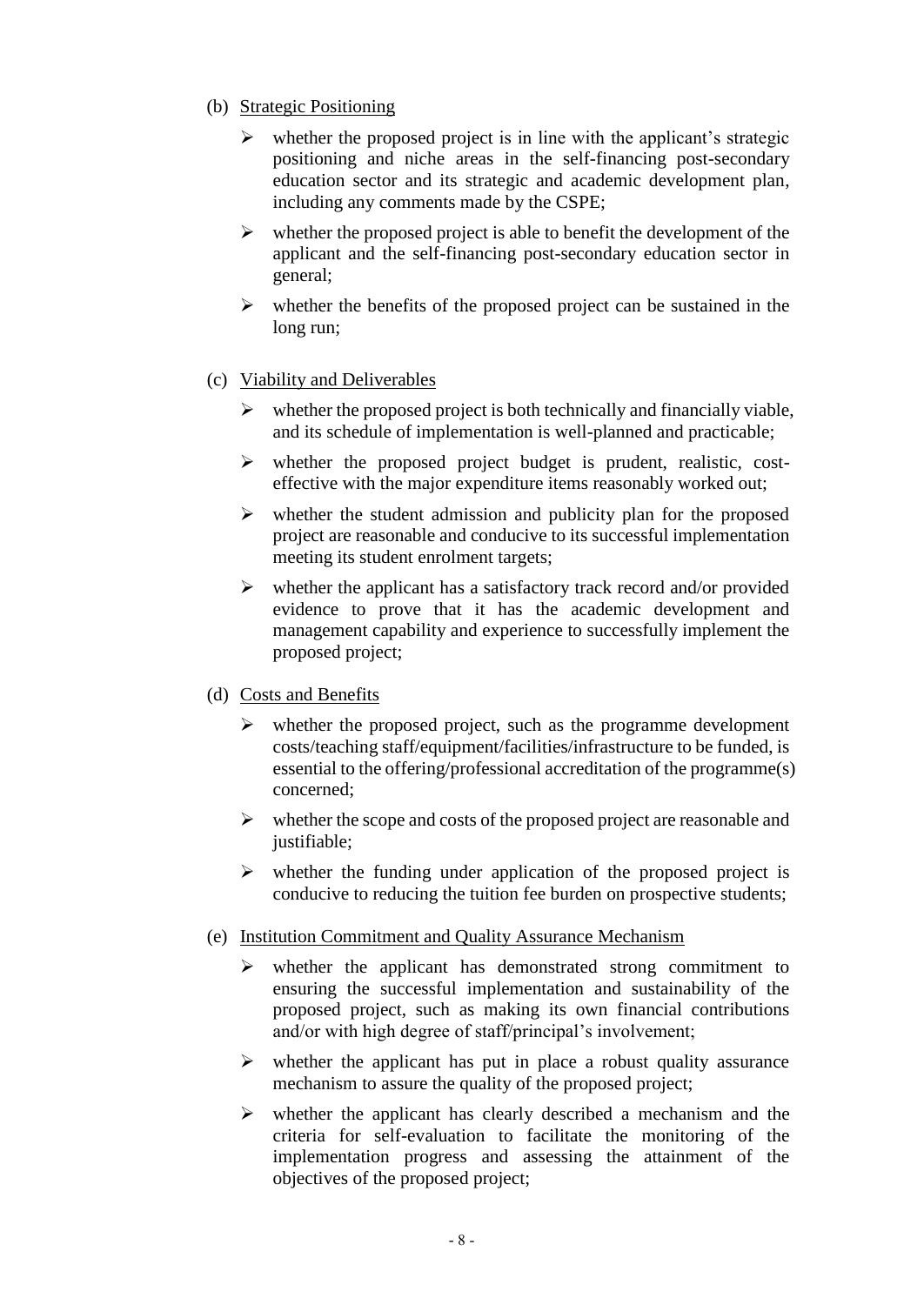- (f) Innovation
	- $\triangleright$  whether the proposed project covers a new area that has not yet been covered by other programmes in the post-secondary education sector in Hong Kong; and
	- $\triangleright$  whether the proposed project adopts new pedagogies/equipment/ facilities/infrastructure that have not yet been adopted in other postsecondary education programmes in Hong Kong.

#### <span id="page-8-0"></span>**10. Approval of Projects**

- 10.1 All proposals will be considered by the CSPE/Sub-committee which will advise on their comparative merits and make recommendations to SED. Funding approval from SED is required.
- 10.2 Once the funding is approved by SED, the Secretariat will inform the applicants in writing of the results of the applications, including the funding granted as well as the terms and conditions. The applicants should not consider their application(s) successful without a written notification from the Secretariat to this effect.
- 10.3 With reasons, the Education Bureau (EDB) may withdraw any approvals already granted, and the institutions receiving the grants are not entitled to any compensation or appeal.
- 10.4 The approval of proposals under the Scheme should not pre-empt the necessary accreditation or approval of the programme(s) under the proposals by the relevant authorities, such as the HKCAAVQ, the Executive Council, relevant professional bodies, etc.

#### <span id="page-8-1"></span>**11. Release of Funds**

- 11.1 Successful applicants are required to sign a **Project Agreement** with the EDB, which will set out in detail the terms and conditions of the grant. The application form signed will form part of the Project Agreement.
- 11.2 Funding support is normally given as a grant covering the entire designated project period, to be disbursed by stages in accordance with the implementation schedule agreed by both the grantee and the EDB, which will set out the key milestones, funding to be released at different stages, etc. Funds will normally be disbursed in the following manner –
	- (a) On receipt of the confirmation of acceptance of the grant by the applicant, a portion of the grant will be released up front to the designated bank account provided in accordance with the agreed implementation schedule;
	- (b) Subsequent payment(s) will be released in accordance with the agreed implementation schedule, subject to the evidence submitted by the grantee showing that the key milestone(s) of the previous stage has/have been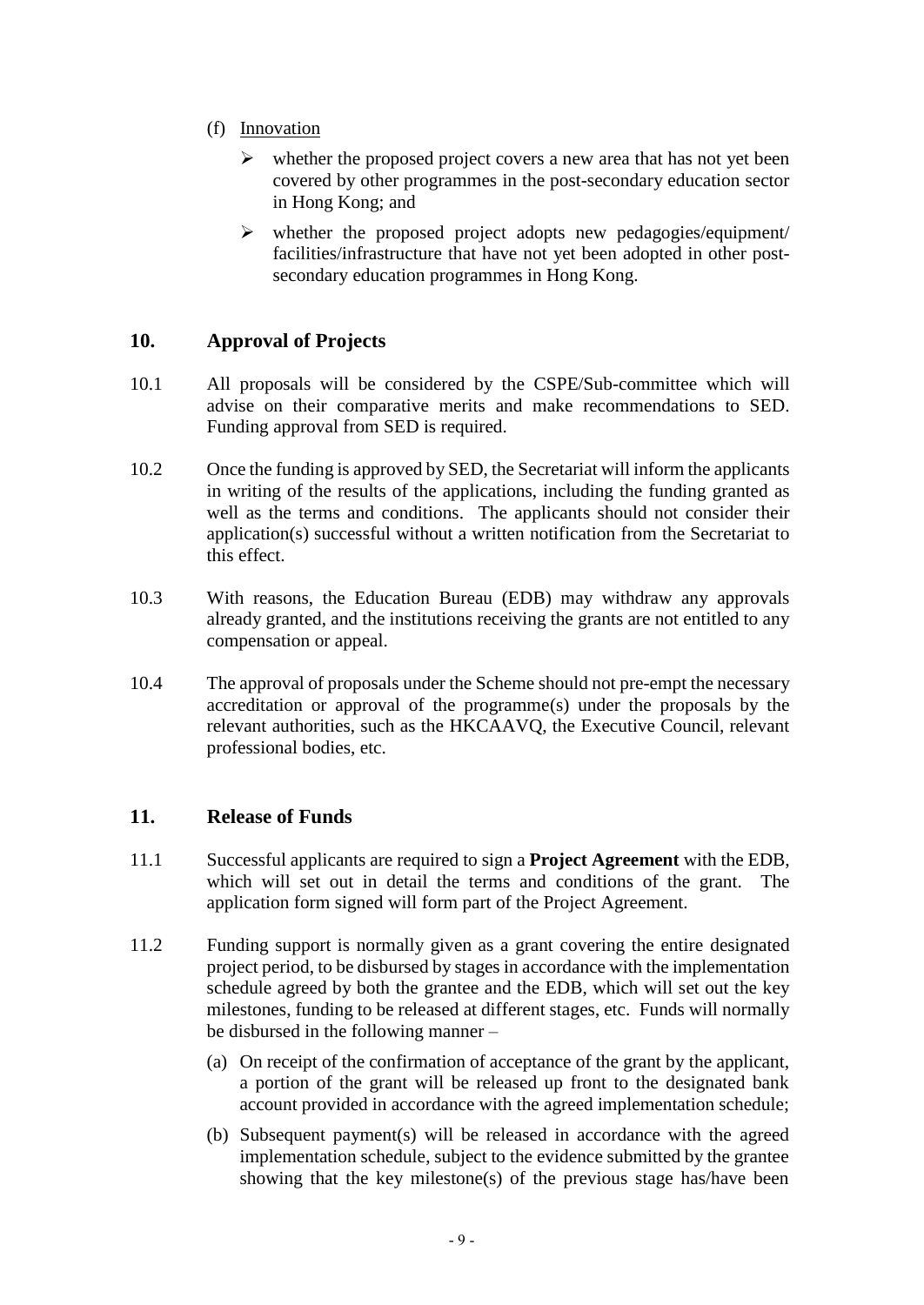attained. Submission of such evidence should be made when the grantee submits progress reports on project implementation (see paragraphs 16.2 to 16.3 for details);

- (c) For all projects, the final 10% of the grant will be withheld and only be released upon the submission of the mid-term evaluation report and the finalised financial report including income and expenditure statement and auditor's report (see paragraphs 17.1 and 17.2 for details), and subject to the acceptance of such by the EDB; and
- (d) The EDB reserves the right to withhold any further payment, adjust the amount of the grant approved, terminate the grant and/or seek partial or full repayment of the funding released, if the project is observed to be no longer viable; or is seen to have deviated substantially from the original plan; or a significant portion of the funding released remains unspent in the project account.
- 11.3 Unless the grantee has obtained prior written consent from the EDB, no emoluments shall be paid out of the grant to any person working on or otherwise involved in the project who is or becomes rewarded by the grantee or any third party on a full-time basis.
- 11.4 Only expenditure directly incurred for the project during the designated funding period can be charged to the Scheme, and unaccountable, non-itemised general administrative expenses, items not directly related to teaching and learning (e.g. administrative and clerical staff, student subsidies, and publicity) are not permitted. Additional costs incurred by the institution concerned due to the implementation of the projects may be charged to the Scheme –
	- (a) For manpower cost, only salary (including employer's contribution to the Mandatory Provident Fund) of the additional manpower directly deployed to the project will be funded. Fringe benefits of staff (e.g. education allowance, housing allowance, etc.) should not be included in or charged to the project. In the case that the manpower for the project involves the institution/organisation's existing staff, the project budget should only include additional payment made to the staff concerned. Such request for additional payment should be proposed in the application, in which the applicant should indicate clearly how many man hours will be dedicated in the proposed project by the staff concerned and the remuneration to be paid to the staff for the stipulated man hours by the project. The auditor of the project is required to check documentary proof on payments made to individual staff;
	- (b) For equipment, only the cost of procuring or leasing of additional equipment or the enhancement of existing equipment for implementing the project can be charged to the grant. Equipment proposed to be purchased, leased or enhanced must be essential to or specifically required by the project;
	- (c) For facilities and infrastructure, only the cost of the provision of additional or enhancement of existing facilities or infrastructure that are essential to or specifically required by the project can be charged to the grant; and
	- (d) For other expenses, an amount up to 3% of the total grant may be budgeted as project contingency.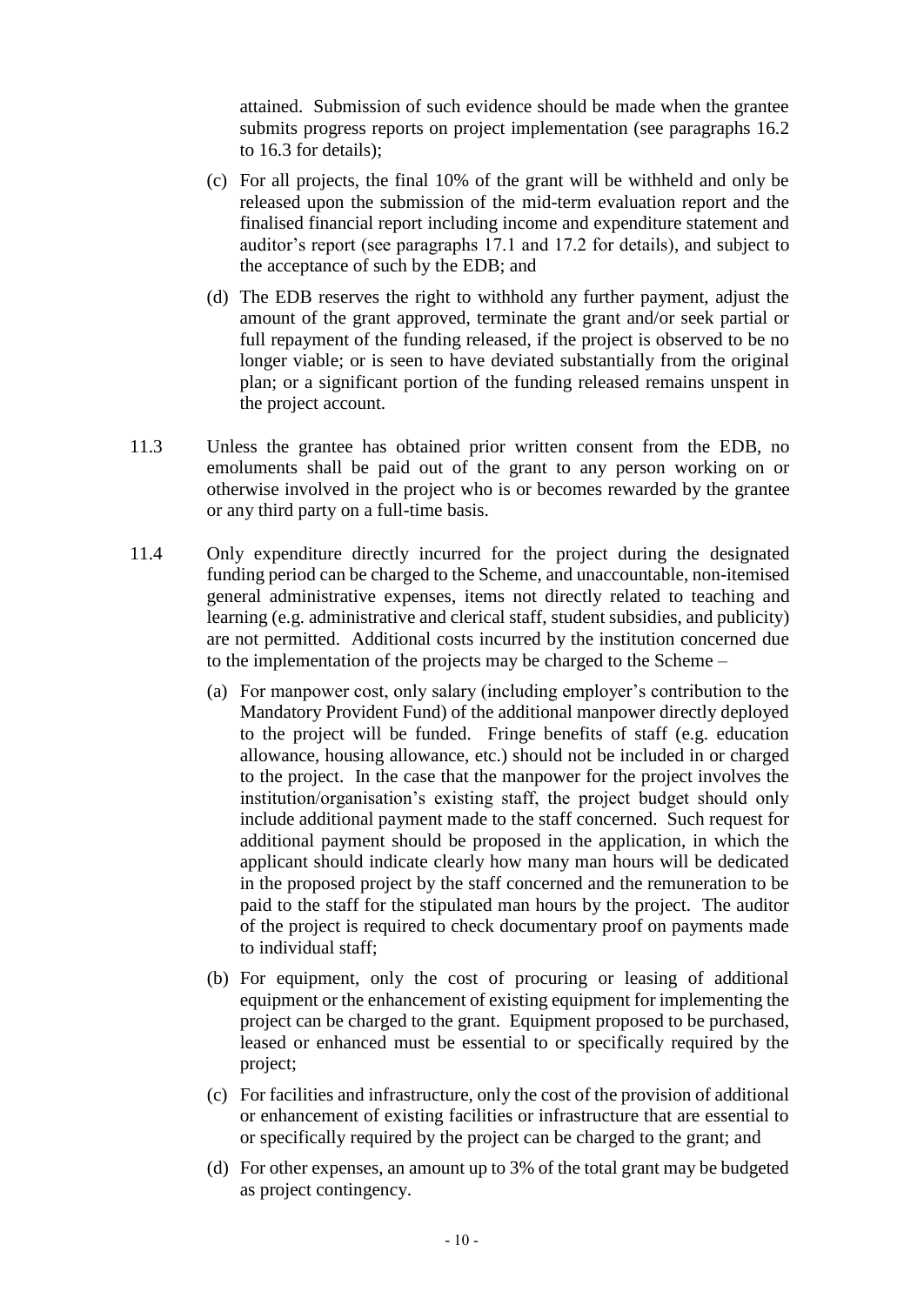- 11.5 The applicant may include in the budget the fees to be charged by auditor(s) to conduct audit on the project's account. In general, an amount of not more than 1.5% of the total grant, or \$150,000, whichever is less, is allowed.
- 11.6 Any overrun of the original budget for whatever reasons or deficits arising from the project shall be borne by the grantee with its own resources. Except under special circumstances and with full justifications, applications for supplementary funding from the Scheme to make up the shortfall will not be considered.
- 11.7 Prior written approval from the EDB must be sought for any major changes to the approved project. This may include changes to the project scope or duration, deferral of completion date, or substantial variation (of more than 10% of the grant) between different expenditure items in the project budget.
- 11.8 If the grantee fails to commence and implement the approved project within six months after the commencement of designated project period without any reasonable explanation, or fails to launch and operate the relevant programme(s) under the approved project in accordance with the agreed implementation schedule for any reason, including failure to seek academic accreditation for the programme(s), the EDB reserves the right to terminate the grant and seek full repayment of the moneys already released.

#### <span id="page-10-0"></span>**12. Tendering, Procurement and Employment of Additional Staff**

- 12.1 The grantee should exercise utmost prudence in procuring equipment, goods or services in relation to the project, and ensure that the procurement procedures are conducted on an open and competitive basis, and from those suppliers who are not their associates or associated persons, in order to ensure openness, fairness and value for money.
- 12.2 All quotations and tendering documents in relation to the project should be kept for inspection by the EDB for at least seven years after the completion or termination of the project.
- 12.3 For additional staff to be employed for the project, the principles of openness, fairness and competitiveness should be strictly observed during the recruitment process and the employment terms should comply with the relevant legislation and regulations of Hong Kong.
- 12.4 Including but not limited to procurement and recruitment, the grantee should prevent any possible conflict of interest.
- 12.5 All applicants are reminded to observe the Prevention of Bribery Ordinance (Cap. 201). Successful applicants should advise their consultants, contractors, employees and agents involved in the project that they are not allowed to offer or solicit or accept from any person any money, gifts or advantages as defined in the Ordinance or lavish entertainment in relation to the project. The Hong Kong Independent Commission Against Corruption (ICAC) has also provided a practical set of guidelines (i.e. Best Practice Checklist) for procurement and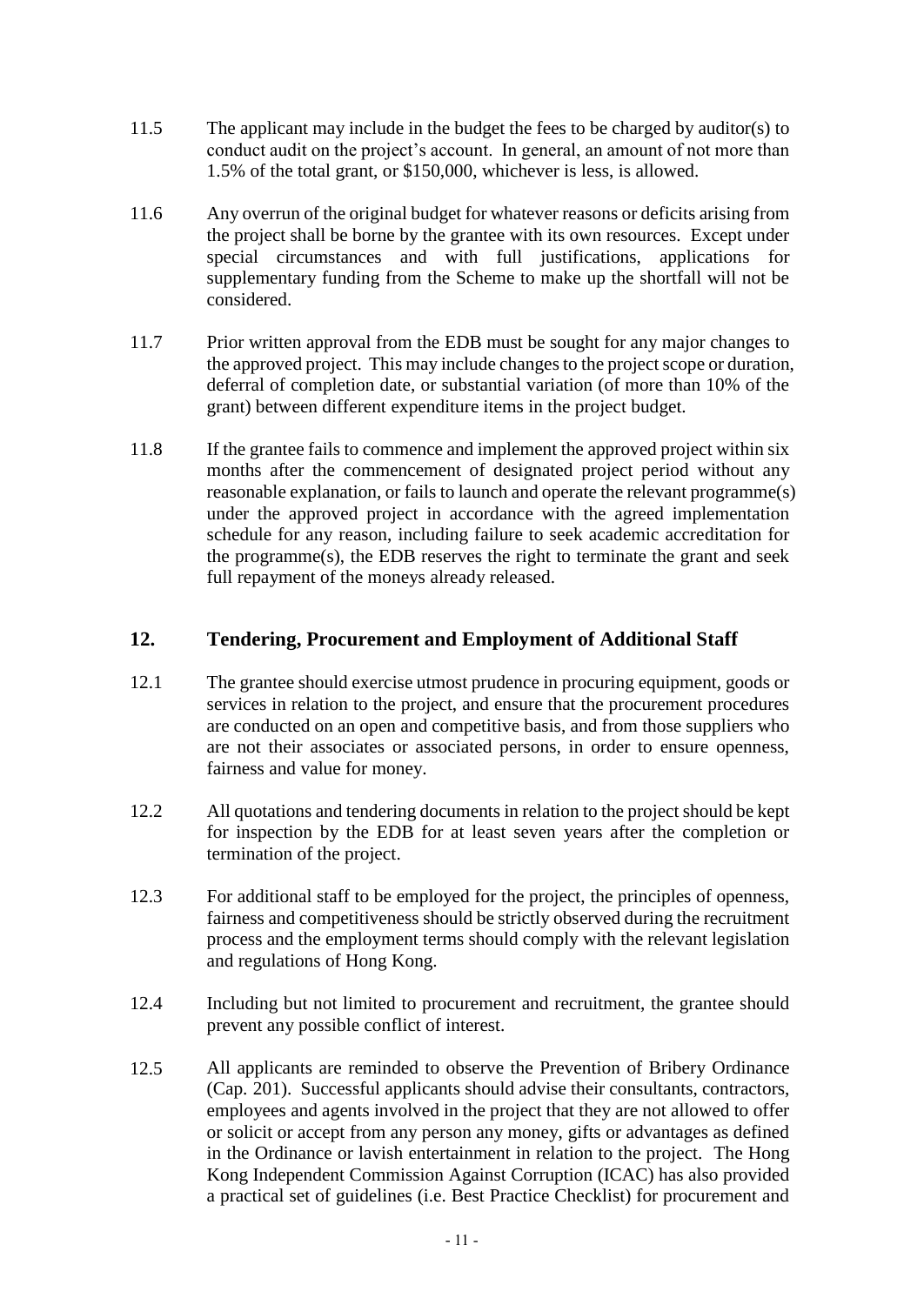employment of project staff. Soft copies can be downloaded from the ICAC website [\(http://cpas.icac.hk/EN/Info/Lib\\_List?cate\\_id=3&id=142\)](http://cpas.icac.hk/EN/Info/Lib_List?cate_id=3&id=142).

#### <span id="page-11-0"></span>**13. Books of Accounts and Records**

13.1 The grantee should maintain separate proper books of accounts and records for the project. The books of accounts and records of the project will need to be kept for inspection for at least seven years after the completion or termination of the project. If necessary, the grantee should also allow the ICAC to inspect the books and documents, examine the management and control measures in relation to the funded project for corruption prevention review.

#### <span id="page-11-1"></span>**14. Project Bank Account and Interest**

- 14.1 The grantee should keep a separate Hong Kong Dollar account (or a separate account code) with a bank licensed in Hong Kong solely and exclusively for processing all receipts and payments of the project. Payments from that account should be made by the authorised representative(s) of the institution(s)/organisation(s) that receive(s) the approved funding. Any unspent balance of the grant should be kept at all times in that account.
- 14.2 All interest income generated from the project bank account mentioned in paragraph 14.1 above should be ploughed back to the project. Under no circumstances should the interest earned be applied for other uses outside the project, and no negative interest should be charged to the project.

#### <span id="page-11-2"></span>**15. Residual Funds**

15.1 Funds granted by the Scheme unspent upon completion or termination of the project shall be returned to the EDB within one month after acceptance of the mid-term evaluation report and the finalised financial report including income and expenditure statement and auditor's report (see paragraphs 17.1 and 17.2 for details) by the EDB, or be disposed of in such manner as directed by the EDB.

#### <span id="page-11-3"></span>**16. Project Monitoring and Reports**

- 16.1 The grantee shall provide any necessary information required by the EDB for the purpose of project monitoring.
- 16.2 The grantee will be required to submit the following reports on the project
	- (a) annual progress report(s), including progress of project implementation and attainment of milestones and deliverables, self-evaluation of the achievement of the performance indicators set out in the application, etc., to be submitted as specified in the Project Agreement during the designated project period and the committed admission period;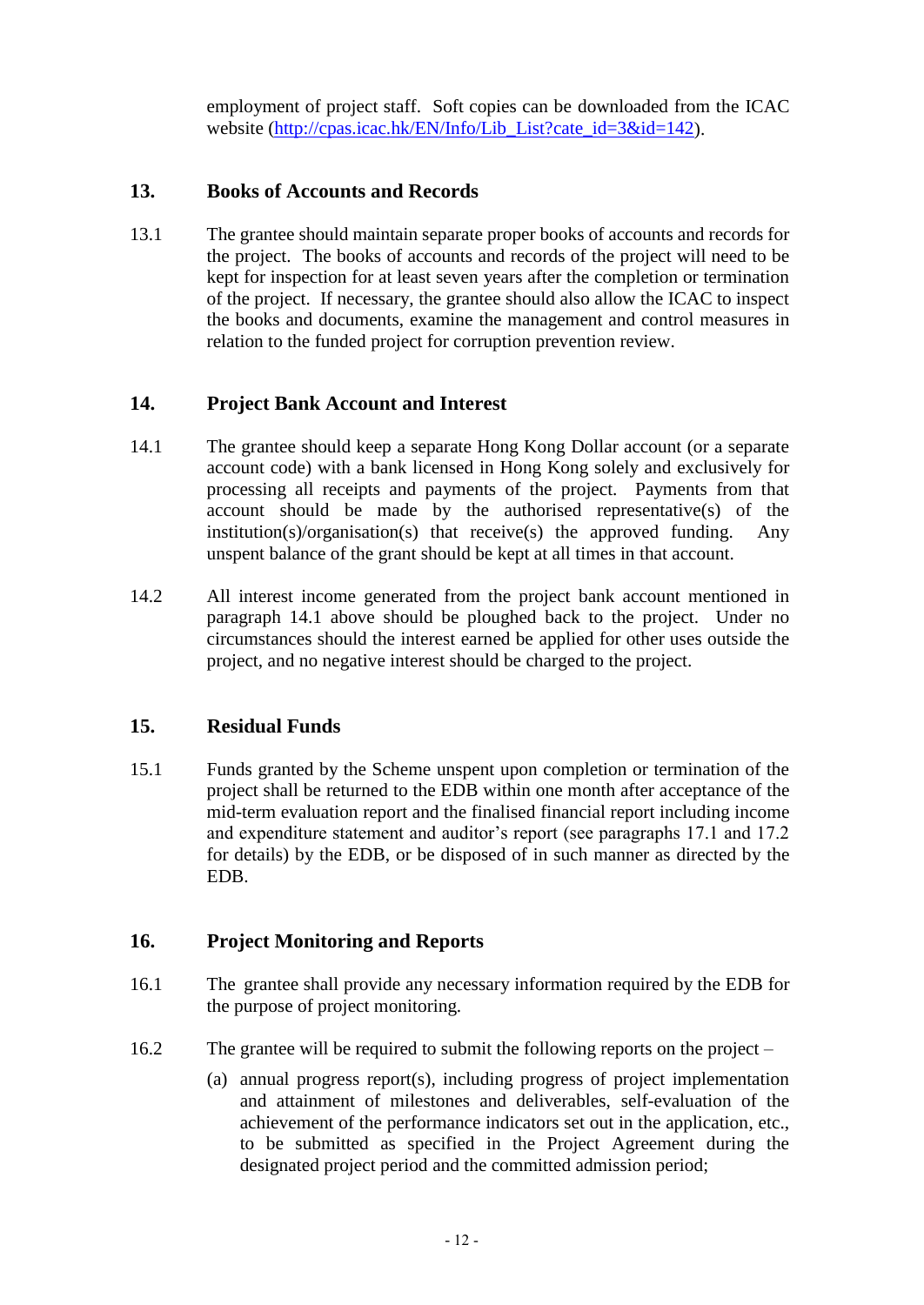- (b) a mid-term evaluation report, including outcomes and deliverables, selfevaluation of project effectiveness and the achievement of the performance indicators set out in the application, etc., to be submitted within three months following completion of the designated project period or termination of the project;
- (c) a finalised financial report, including income and expenditure statement and auditor's report, to be submitted within three months following completion of the designated project period or termination of the project (see paragraphs 17.1 and 17.2 for details); and
- (d) a final evaluation report, including outcomes and deliverables in respect of the programme(s) under the project, self-evaluation of the performance indicators for the programme(s) set out in the application, particularly on the student enrolment, satisfaction, and graduate outcome, etc., to be submitted within three months following the completion of the committed admission period.
- 16.3 Where applicable, the annual progress report in paragraph 16.2(a) should show evidence of key milestones and deliverables achieved during the reporting period.
- 16.4 If the grantee fails to submit any of the reports in accordance with paragraphs 16.2 and 16.3 above, or submit reports containing insufficient, incomplete, inaccurate or false information, the EDB reserves the right to terminate the grant and seek full or partial repayment of the moneys already granted for the project from the grantee.
- 16.5 If the grantee fails to submit any of the reports in accordance with paragraphs 16.2 and 16.3 above as scheduled, a written reminder (two weeks for progress report and one month for evaluation reports and finalised financial report) will be issued to the grantee. If the grantee fails to submit the required reports two weeks after the issue of reminder, a warning letter may be issued to the grantee. Such warning will be used as a reference in the evaluation of the grantee's performance and future application for projects under the Scheme.
- 16.6 Members of the CSPE/Sub-committee and the Secretariat may conduct visits to the funded institutions to check the progress and achievement of the projects. The grantee will need to make presentations to report the progress upon request by the Secretariat. If such visits or presentations are to be arranged, the Secretariat may liaise directly with the institution concerned.
- 16.7 Any kinds of unsatisfactory performance, such as frequent changes of budget and delay of report submission, will be taken into account in considering future applications from the applicant for funding support under the Scheme. The management of the institution will also be informed of such issues.

#### <span id="page-12-0"></span>**17. Finalised Financial Report**

17.1 The grantee is required to submit a finalised financial report when the project is completed or terminated as detailed in paragraph 16.2(c). The report must contain the Income and Expenditure Statement, Balance Sheet, Notes to the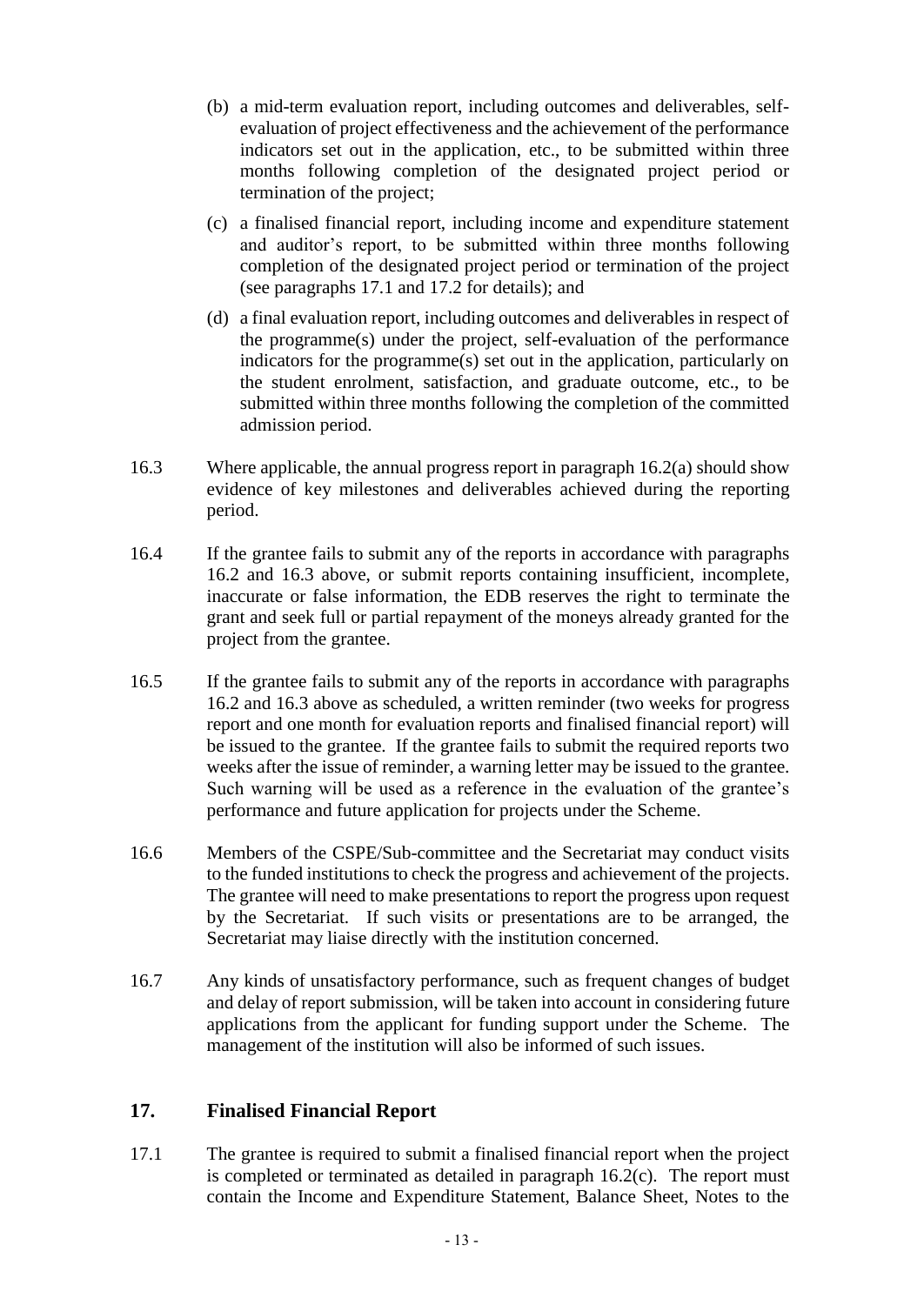Account and the Auditor's Report. All such accounts must have been audited by an independent certified public accountant.

17.2 The finalised financial report should be submitted within three months following the completion or termination of the project. If the grantee fails to submit the finalised financial report within the prescribed period, the EDB reserves the right to terminate the grant and seek full or partial repayment of the moneys already granted for the project from the grantee.

#### <span id="page-13-0"></span>**18. Early Termination of Project**

- 18.1 Prior written approval from the EDB is required for early termination of the project for any reason before the end of the approved project period as per paragraph 6.1.
- 18.2 Prior written approval from the EDB is required for early termination of the programme(s) under the project for any reason before the end of the committed admission period as per paragraph 6.5 (i.e. double the years of the approved project period).
- 18.3 If the grantee terminates the project early without having obtained the prior approval from the EDB in accordance with paragraphs 18.1 and 18.2 above, the EDB reserves the right to terminate the grant and seek full or partial repayment of the moneys already granted for the project from the grantee.

#### <span id="page-13-1"></span>**19. Sharing of Deliverables for Completed Projects**

19.1 Grantees are required to participate actively in the promotion, publicity and dissemination activities in respect of the projects organised or facilitated by the Secretariat. If necessary, the Secretariat may invite the grantees of selected completed projects to participate in seminar(s)/workshop(s) to present their project results for sharing purpose.

#### <span id="page-13-2"></span>**20. Publicity and Acknowledgement**

- 20.1 Grantees should provide the Secretariat with publicity materials for uploading onto the EDB's and related websites upon request by the Secretariat. Acknowledgement of support of the Scheme should appear on all publicity materials related to the project, as well as in publications arising from the project.
- 20.2 The following disclaimer should be included in any publicity materials and publications related to a project funded by the Scheme –

"Any opinions, findings, conclusions or recommendations expressed in this programme (or by members of the project team) do not reflect the views of the Government of the Hong Kong Special Administrative Region, the Education Bureau, the Committee on Self-financing Post-secondary Education or any member in the relevant Sub-committee."